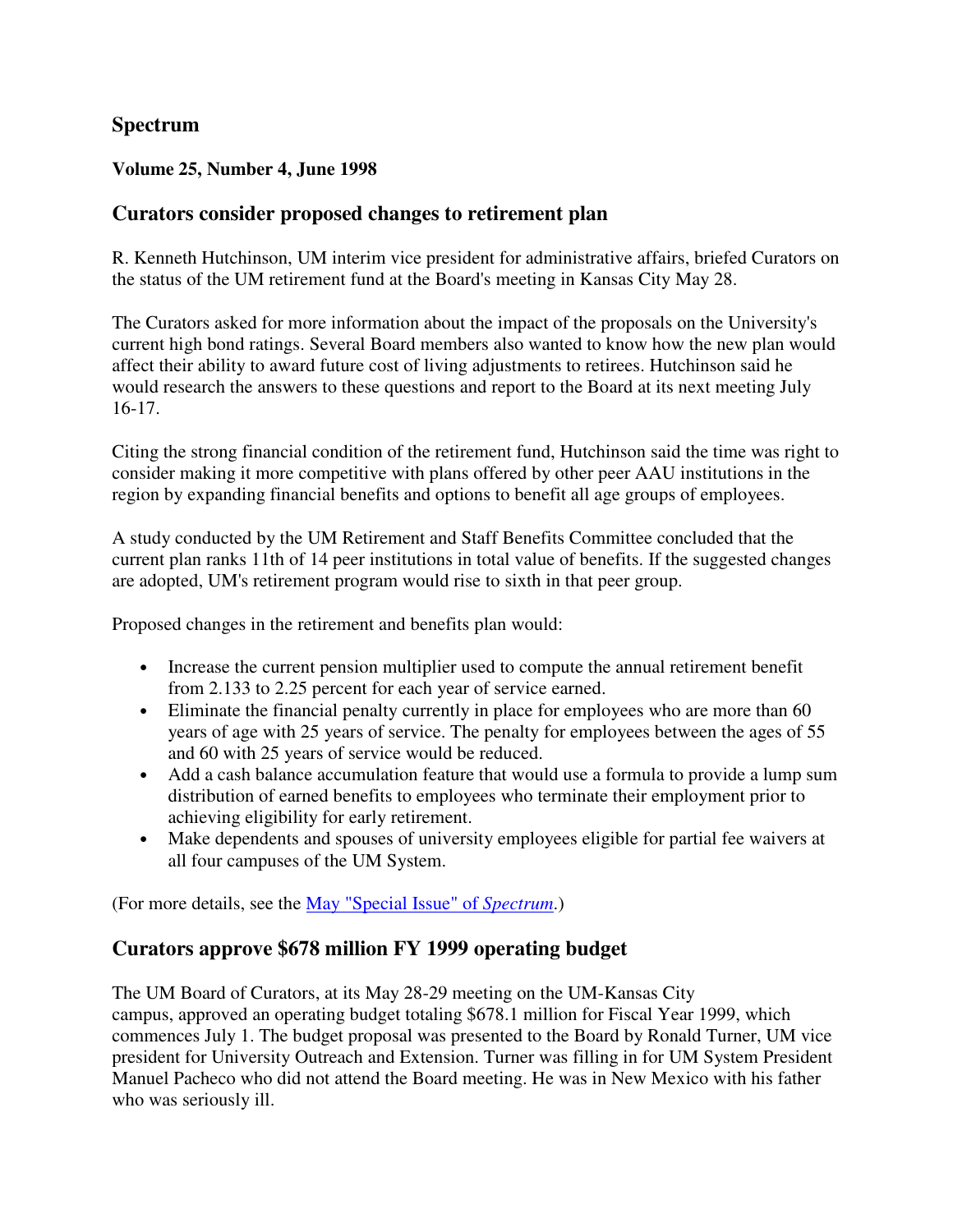The new operating budget compares with a FY1998 base of \$651.1 million —an increase of \$27 million. This results from a state appropriation increase of \$29.6 million and a decrease in nonstate revenues (largely educational fees) of \$2.6 million.

The total current funds budget will exceed \$1.6 billion, which includes not only general operating funds, but designated funds (which include most of the University's self-supporting enterprises) and restricted funds (which consist largely of grants and contracts to support research and other academic activities).

### **In addition, \$3.9 million in Mission Enhancement funding was earmarked for the Endowed Chairs and Professorships Program.**

State appropriations will fund 26.1 percent and student fees will fund 17.9 percent of the new current funds budget. Compensation will claim 54 percent of the budget.

Most of Turner's report was devoted to the general operating budget and to funding measures approved by the General Assembly. He noted that the legislature's recommendations were very nearly the same as those of Governor Carnahan, with the exception of one-time funding for capsule pipeline research and some earmarked funding for the dispute resolution program in the UM-Columbia Law School and for UMC's Veterinary Diagnostic Clinic.

The budget recommendations reflected the statutory 3 percent state withholding. Recommendations were included for the allocation of new monies—both for continuing operations and for Mission Enhancement programs—among the four campuses, University Outreach and Extension, UM System Administration and for UM System-wide priorities. (See accompanying table.)

Turner's report noted that new discretionary state funds (\$15.1 million) were proportionately distributed based on the recurring state appropriations base for each of the system entities. In addition, \$3.9 million in Mission Enhancement funding was earmarked for the Endowed Chairs and Professorships Program and the remaining \$10.7 million of the Mission Enhancement appropriation was allocated among the System entities.

The \$27-million addition to general operating funds will contribute to the payment of increases such as the following: Compensation adjustments, \$17.1 million; Mission Enhancement, \$14.6 million; and student financial aid, \$8.8 million. The \$678.1-million current funds budget—which also includes \$9.3 million in other increases—will be balanced in part with cost recoveries totaling \$12.1 million. In addition, "The proposed budget plan uses about \$10 million in beginning-of-the-year fund balances to finance anticipated expenses during the year," Turner said.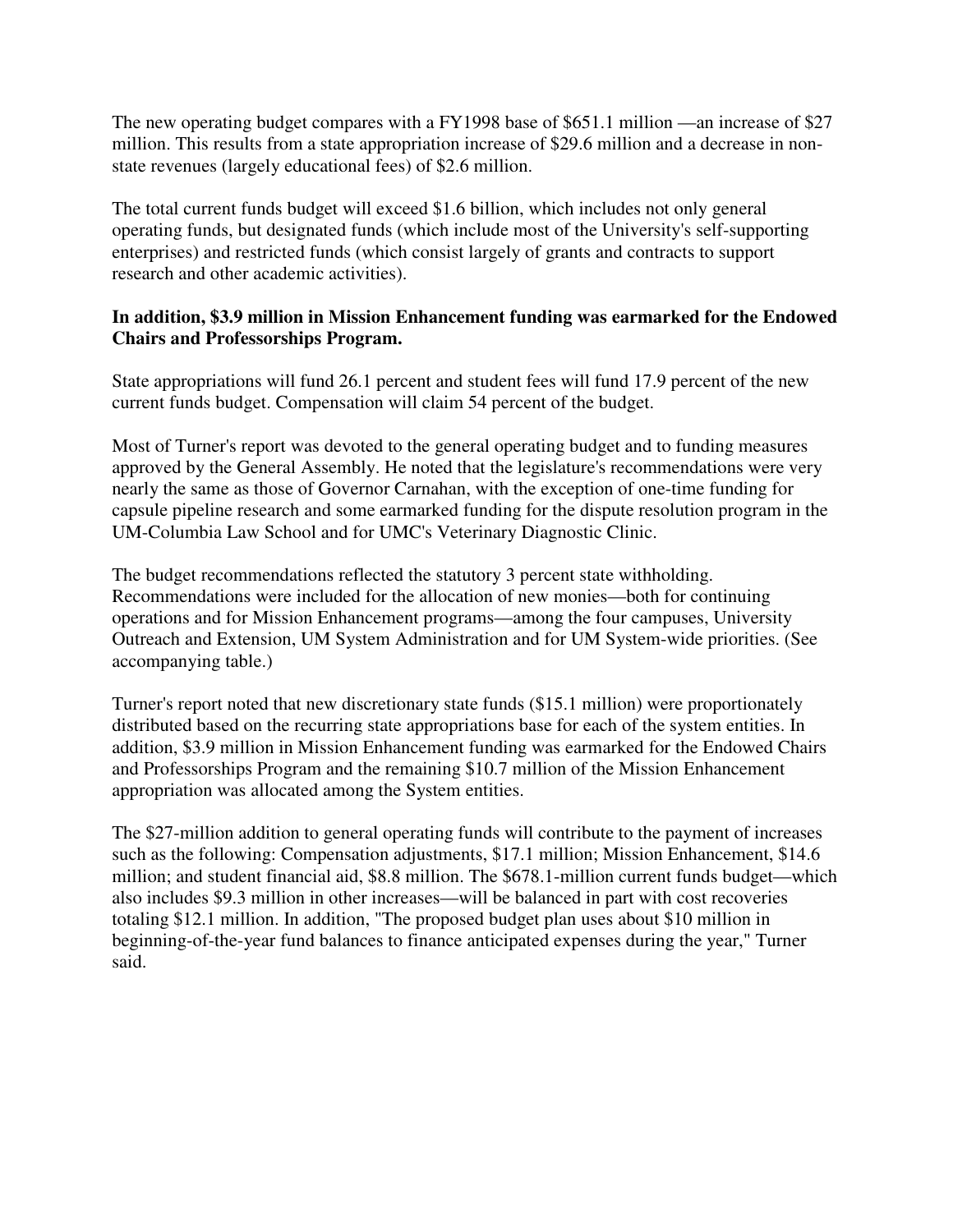| <b>Allocation of State Appropriations for</b><br><b>GENERAL OPERATIONS (\$ millions)</b><br>(Totals may not be consistent with text due to<br>rounding) |         |                               |                 |
|---------------------------------------------------------------------------------------------------------------------------------------------------------|---------|-------------------------------|-----------------|
|                                                                                                                                                         | General | <b>Mission</b>                |                 |
|                                                                                                                                                         |         | <b>Allocation Enhancement</b> | <b>Total</b>    |
| <b>UMC</b>                                                                                                                                              | \$6.9   |                               | \$3.9 \$10.8    |
| <b>UMKC</b>                                                                                                                                             | 3.0     | 1.6                           | 4.6             |
| <b>UMR</b>                                                                                                                                              | 1.8     | 1.0                           | 2.8             |
| <b>UMSL</b>                                                                                                                                             | 1.9     |                               | $1.3 \quad 3.2$ |
| UO & E                                                                                                                                                  | 1.0     |                               | $0.6 \t1.7$     |
| <b>UM</b> System                                                                                                                                        | 0.4     | 0.0                           | 0.4             |
| U-Wide                                                                                                                                                  | 0.1     | 6.1                           | 6.2             |
| <b>TOTAL</b>                                                                                                                                            | \$15.1  |                               | \$14.6 \$29.7   |

### **\$50 million in UM capital funds remain in limbo**

The \$50.6-million UM System capital appropriations bill reported on in the May, 1998 "Special Issue" of Spectrum grew to \$51.3 million by the time it was passed by both houses of the General Assembly.

Funding of nearly all that amount, however, will depend upon the courts ruling that fees charged for admission to gambling boats need not be included as "total state revenues" for purposes of determining Hancock Amendment limits. The amendment states that the rate of growth in total state revenues cannot exceed the rate of growth in personal income, except when the state's citizens vote to tax themselves beyond that limit.

A total of \$2.4 million of the \$2.5 million for the renovation of Townsend Hall on the UMC campus is funded from lottery proceeds and, thus, is the only item on the list of capital appropriations whose funding is assured in Fiscal Year 1999. The General Assembly added two projects that were not part of UM's request. One was \$150,000 for planning for a Life Sciences Building at MU and the other was \$100,000 for a building at MU's Wurdack Station. (See table.)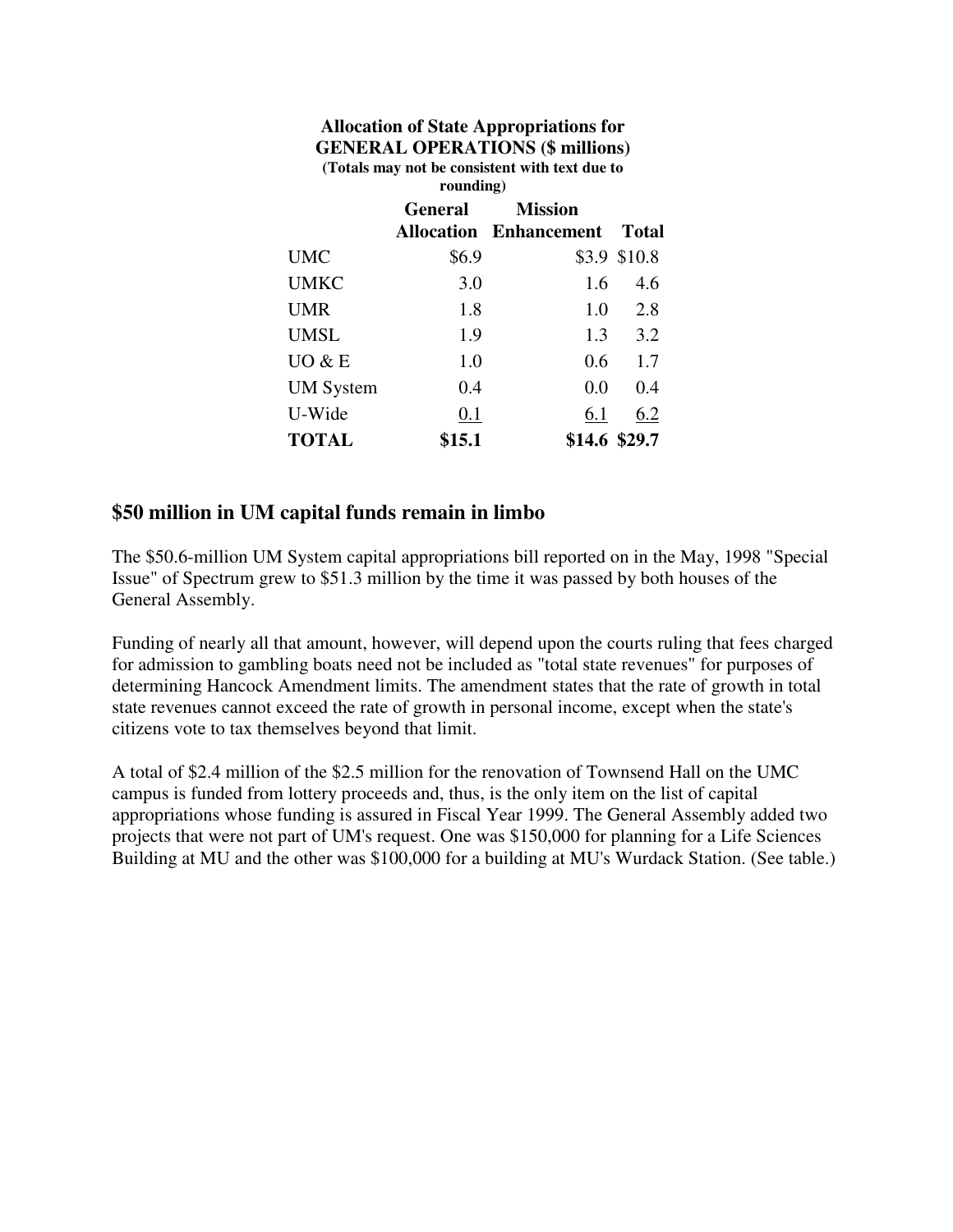### **UNIVERSITY OF MISSOURI SYSTEM CAPITAL APPROPRIATIONS FY 1999**

|                                               | (General Assembly Recommendation) |
|-----------------------------------------------|-----------------------------------|
| <b>Rehabilitation/New Construction</b>        | <u>\$50,916,000</u>               |
| Business & Public Administration, UMC         | 6,000,000                         |
| Butler-Carlton Civil Engineering, UMR         | 5,500,000                         |
| Benton & Stadler Halls/Phase I, UMSL          |                                   |
| Dental School, UMKC                           | 13,100,000                        |
| Communications Arts, UMSL                     | 23,116,000                        |
| Pharmacy & Nursing, UMKC                      | 100,000                           |
| Red Campus Renovation, UMC                    |                                   |
| <b>Townsend Hall</b>                          | 2,500,000                         |
| <b>Engineering East</b>                       |                                   |
| Tate Hall                                     |                                   |
| Ag. Exp. Station Teleconference Centers, UMC  |                                   |
| Delta Research Center                         | 100,000                           |
| Hudley-Whaley Farm                            | 250,000                           |
| <b>Greenley Memorial Center</b>               |                                   |
| <b>Wurdack Station</b>                        | 100,000                           |
| Life Sciences, UMC                            | 150,000                           |
| <b>Engineering Equipment Replacement, UMC</b> | 400,000                           |
| <b>TOTAL</b>                                  | <u>\$51,316,000</u>               |

### **Preliminary FY2000 requests outlined for Board of Curators**

At the same May 28-29 meeting in which UM administrators asked the Board of Curators to approve the operating budget for FY1999, they introduced board members to a preliminary outline of the University's FY2000 operating request.

The first obligation, as in the past, said Ron Turner, vice president for Outreach and Extension, would be to meet the costs of inflation. At an inflation rate estimated to be 4.3%, the request would add \$22.8 million to the \$395.1-million state appropriation for FY1999.

Another \$2.2 million would be requested from the state for the opening and continued operation of new buildings and \$500,000 would be requested to fund a benefits plan for Outreach and Extension staff members hired by county extension councils throughout the state. At present, such support staff do not have retirement and medical benefits.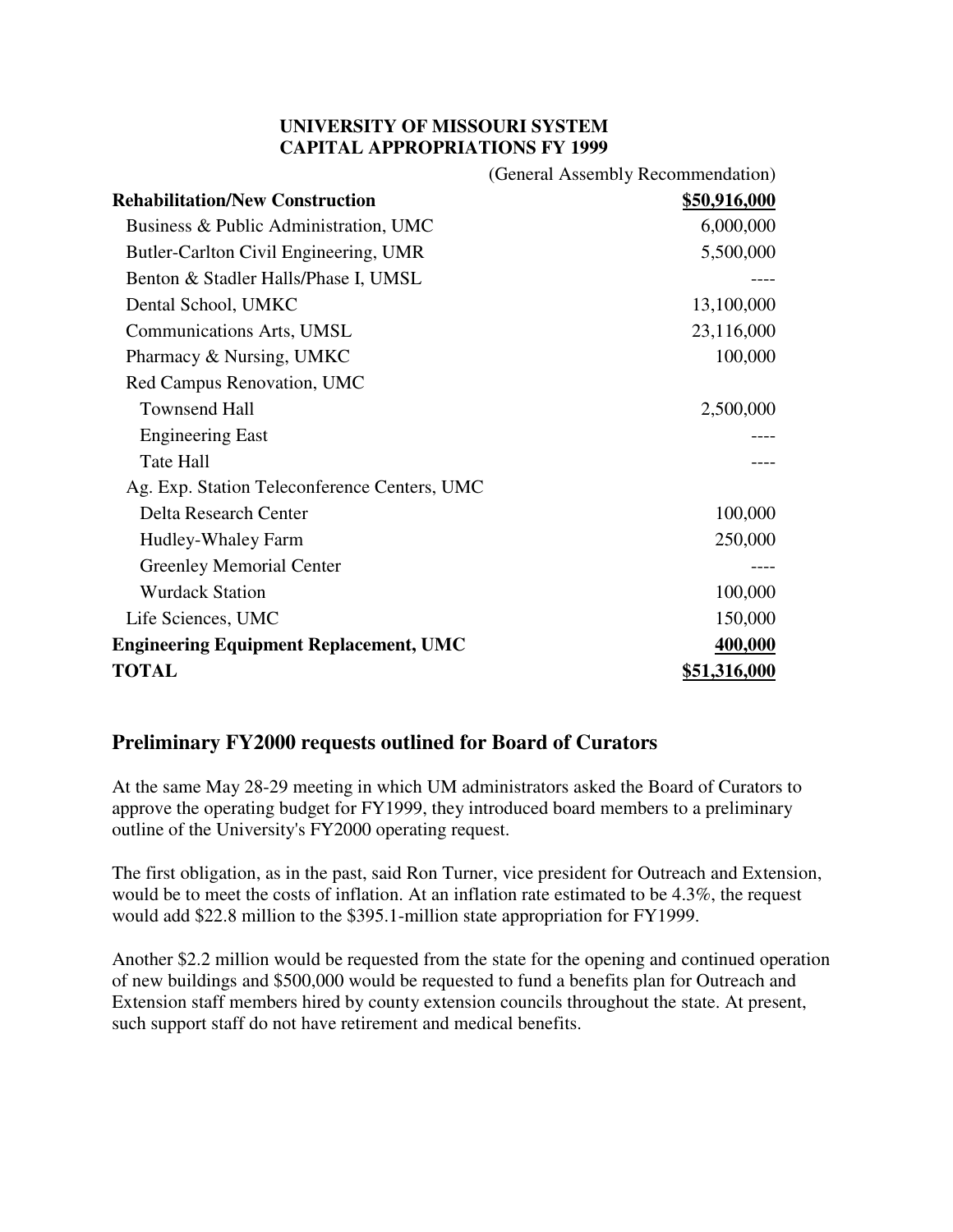A total of \$22.3 million, all but \$1.8 million of which would go to the campuses and Outreach and Extension, would be requested in the second year of the University Mission Enhancement program.

System administrators also proposed a request of \$62.3 million for other programs for which the Curators have administrative responsibility. This represents an increase of \$19.4 million in state funds, the most significant portion of which is \$13 million for MU's University Hospital and Clinics for the cost of providing indigent care.

In a prepared statement to the Curators' University Hospital and Health Sciences Committee, UM System President Manuel Pacheco described what he called the widening gap between the cost of indigent care and state support for such care.

He also wrote that he is studying the funding level for medical education at UM-Kansas City. "At UMKC," he said, "we are analyzing faculty staffing levels, educational fees and support costs" which have been criticized for several years by the liaison committee of the American Medical Association for medical education accreditation.

Pacheco's statement indicated that, while medical education funding is under study, "We will need to discuss these issues with Higher Education Commissioner Kala Stroup, key members of the legislature and appropriate individuals on the Governor's staff."

Pacheco's statement said the figures represent preliminary planning and will be refined in the weeks to come. Final presentation of the request will be made to the Board at its July 16-17 meeting in St. Charles County.

### **Turner describes strategic planning, changes to come**

UMVice President for University Outreach and Extension Ron Turner updated the Board of Curators on the University's strategic planning and said changes would begin to be implemented next year based on the initiative. The curators heard the report at their meeting May 29 in Kansas City.

The steering committee, which consists of UM President Pacheco, vice presidents and chancellors, has been meeting in 1998 to develop a new strategic plan to take the University beyond the more limited five-year financial plan approved in 1992. Turner said the committee will continue its analysis through fall and make decisions based on the strategic plan in 1999.

### **"I want to emphasize that the critical success factors are subject to redefinition, reevaluation, and modification as the strategic planning process continues to develop." - Ron Turner**

Turner said the committee had identified eight "critical success factors" upon which the university would base its decision making. They are: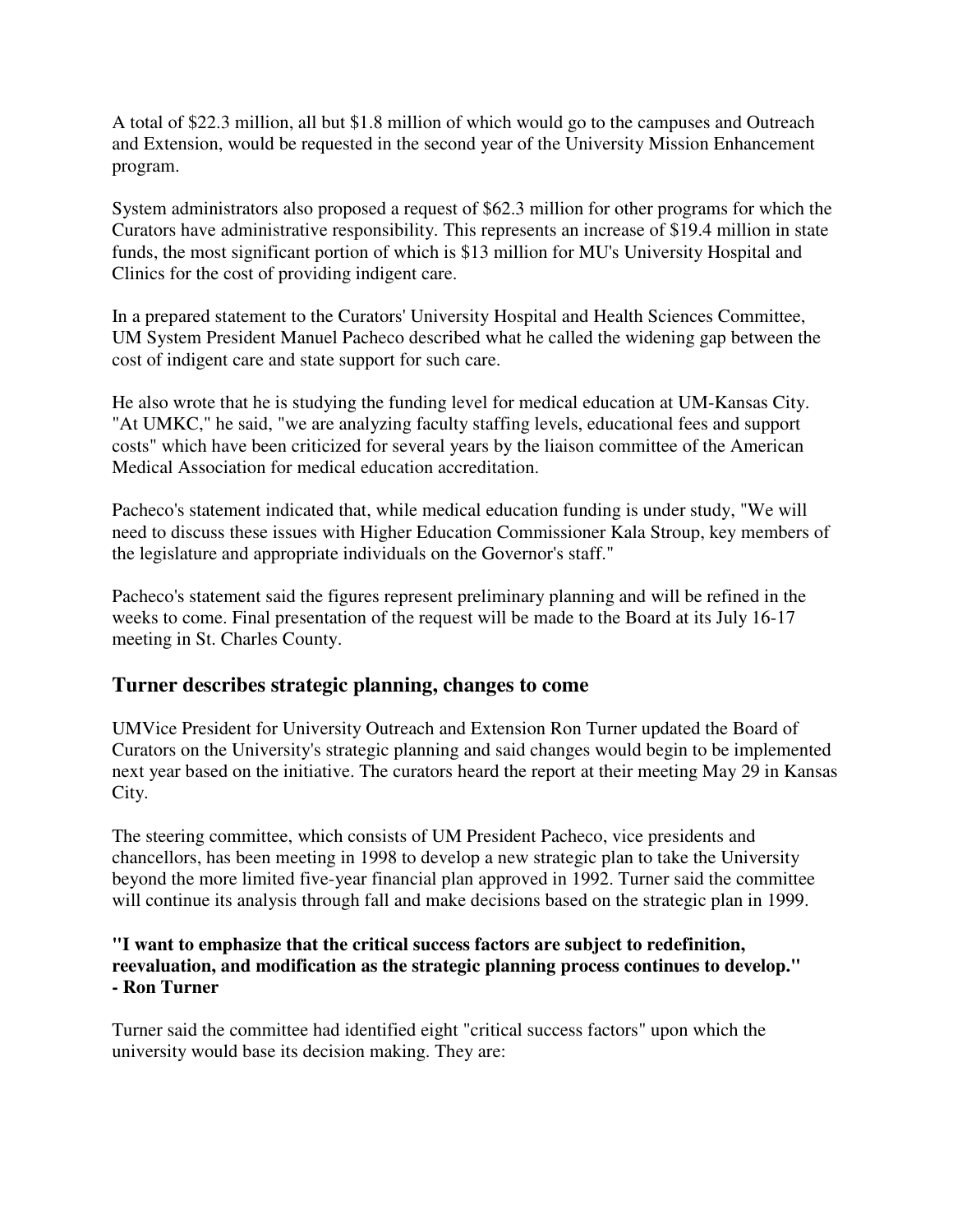- Success of its undergraduate, graduate, and professional students as measured by retention and graduation rates, professional development, job placement, and acceptance to graduate or professional school;
- Quality of learning, research and community outreach, as measured by relevance and demand for programs, use of innovative teaching techniques and ability to recruit highquality students;
- Progress in improving and increasing faculty research and scholarship through increased support from state, federal and industry sources;
- Ability to meet the state's needs, through expanded partnerships and collaborative agreements with business, industry, cultural institutions and government;
- Maintenance of the University's financial health, through securing of greater support from both public and private sources;
- Enrollment management;
- Maintenance of a high quality, productive and diverse faculty and staff; and
- Systemwide leadership and management to develop a shared vision of the University's future.

"I want to emphasize that the critical success factors are subject to redefinition, reevaluation and modification as the strategic planning process continues to develop," Turner said. He said the committee will now begin to gather information to identify the institution's strengths and weaknesses in these categories.

# **MU's Winfield wins Jefferson Award**



Betty Winfield

The University of Missouri System honored the winners of its top awards for teaching, research, and scholarly excellence at the Curators' dinner May 29, in conjunction with the Board's meeting at UM-Kansas City. The educators recognized are selected by a panel of UM System faculty from all four campuses.

Betty Winfield, professor of journalism at UM-Columbia, is the winner of the University of Missouri System's 1998 Thomas Jefferson Award.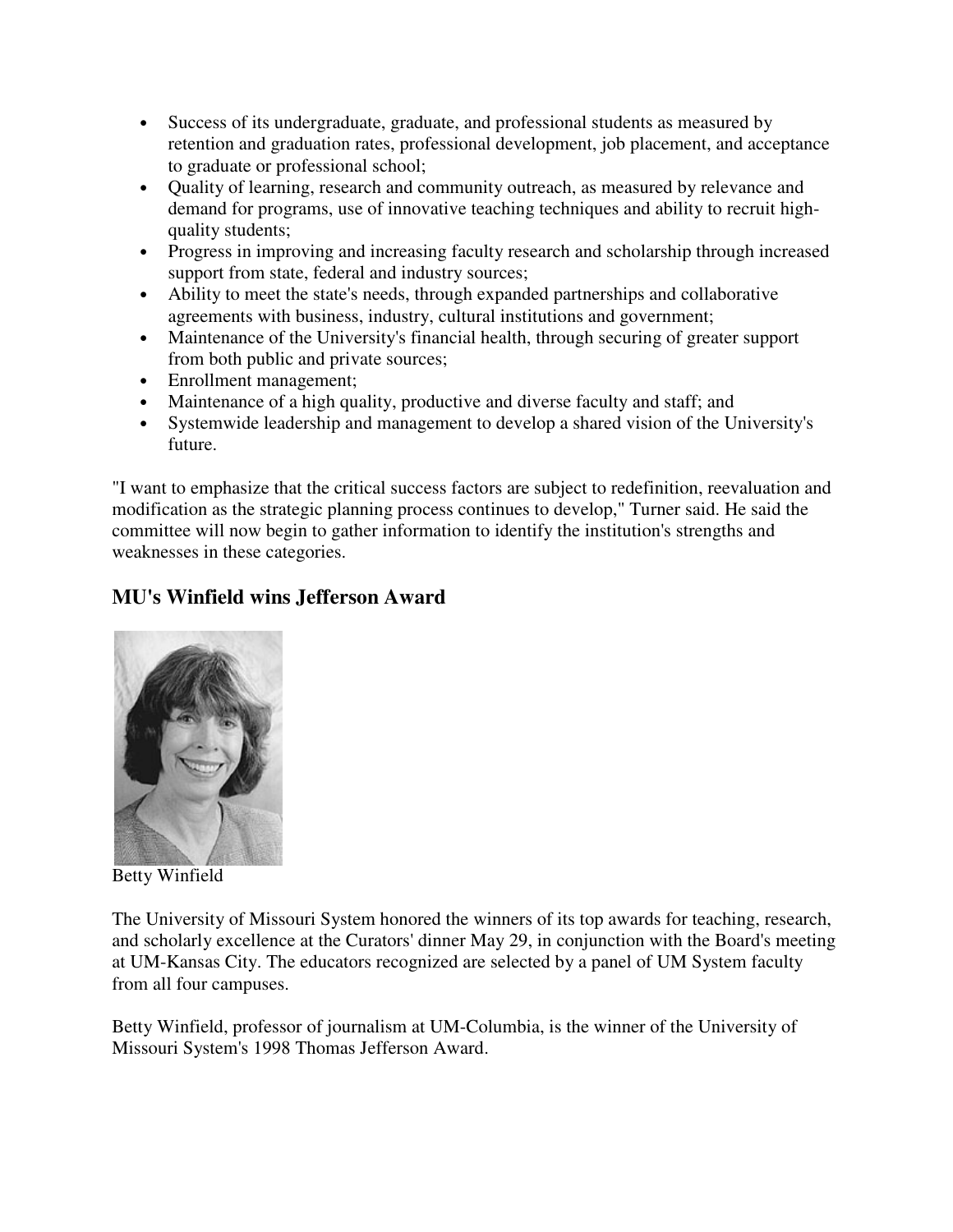Winfield is an internationally recognized expert on the relationship between U.S. presidents and the press. She is the author of *The Edward R. Murrow Heritage, FDR and the News Media,* and *BLEEP! Censoring Rock 'n' Rap Music.*

Winfield has taught at MU since 1990. She earned her bachelor's degree from the University of Arkansas, her master's degree from the University of Michigan, and her Ph.D. from the University of Washington.

The award, which is funded through a grant from the Robert Earll McConnell Foundation, carries a \$5,000 stipend and goes to a faculty member who "through personal influence and performance of duty in teaching, writing and scholarship, character and influence, devotion and loyalty to the University best exemplifies the principles and ideals of Thomas Jefferson."

## **Carrel receives highest teaching award**



James Carrel

James Carrel, professor of biological sciences at UM-Columbia, is the 1998 winner of the UM System's Presidential Award for Outstanding Teaching.

The award honors long-term achievement in teaching at the UM System. It carries a \$15,000 stipend and is given to a faculty member who has served his or her campus for at least 10

years. Each UM campus nominates a candidate, and a systemwide committee considers teaching evaluations, peer reviews, course syllabi and other evidence of outstanding and innovative teaching in selecting the winner.

Carrel has developed and instituted nine courses at the University, including introductory biology for honors students and a freshman seminar on creation and evolution. He has long been recognized as one of MU's outstanding teachers. He is a past recipient of the Purple Chalk Teaching Award, the Arts and Science Blue Chalk Advising Award, the Maxine Schutz Award for Distinguished Teaching, the Governor's Award for Excellence in Teaching, and a William T. Kemper Fellowship for Teaching Excellence.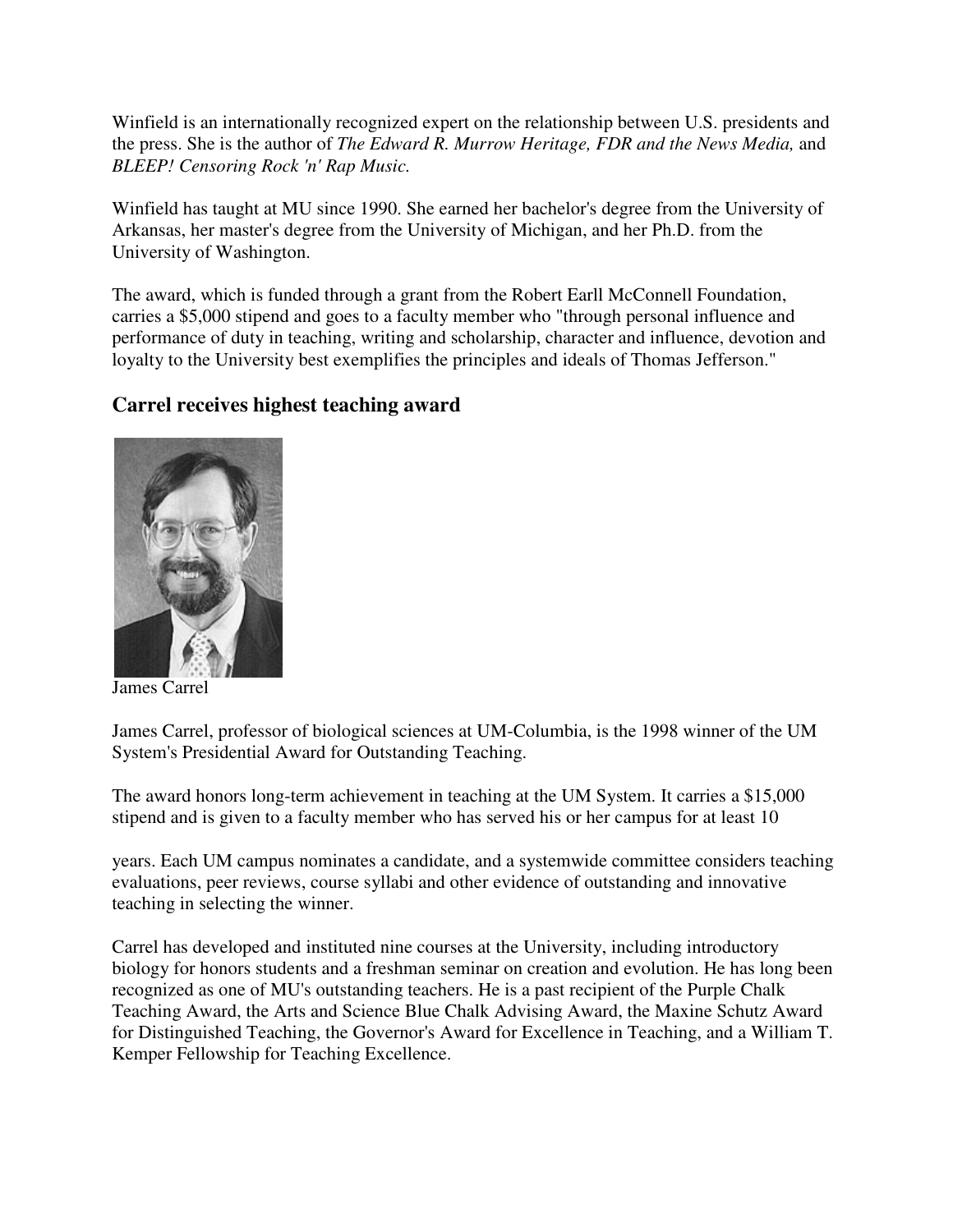Carrel joined the MU faculty in 1971. He earned his bachelor's degree from Harvard University and his Ph.D. from Cornell University.

Former students were asked to evaluate nominees as part of the selection process. One student's response is typical: "His enthusiasm for teaching inspired the students to want to learn. Even more importantly, he was the first professor to teach me the basics of how to learn. Dr. Carrel was genuinely interested in not only teaching the students the materials at hand, but preparing us for a lifetime of learning! He inspired me to pursue a career in science through his own overwhelming enthusiasm for scientific investigation."

## **Finalists for UM System vice presidencies named**

Three finalists for the position of University of Missouri System vice president for finance and administration and two for the position of vice president for academic affairs have been announced. The names of the finalists were made public by Ron Turner, UM vice president for outreach and extension and chair of the academic affairs search committee, and Ralph Caruso, UM vice president for information systems and chair of the finance and administration search committee.

The finalists for vice president for academic affairs are:

- Stephen Lehmkuhle, acting vice president for academic affairs for the UM System and professor in the School of Optometry at the University of Missouri-St. Louis, and
- Marvin R. Querry, executive vice provost and executive dean for academic affairs and Curators' Professor of Physics at the University of Missouri-Kansas City.

The finalists for vice president for finance and administration are:

- James E. Cofer, since 1995 vice president for finance and administration for the University of Arkansas System;
- William R. Decatur, since 1993 vice president of finance and administration at Georgia State University; and
- Kenneth V. Dobbins, since 1993 executive vice president and treasurer at Southeast Missouri State University.

All finalists were scheduled to be interviewed by UM System President Manuel T. Pacheco and to meet with a group of UM System vice presidents, the general counsel and other members of the president's staff. In addition, they were to meet with the campus chancellors.

The search for a vice president for academic affairs began with the appointment of Richard Wallace as chancellor of UMC late in 1997. The search for a vice president for finance and administration began with the departure of Jim McGill, UM System executive vice president, who became senior vice president at Johns Hopkins University last Jan. 1.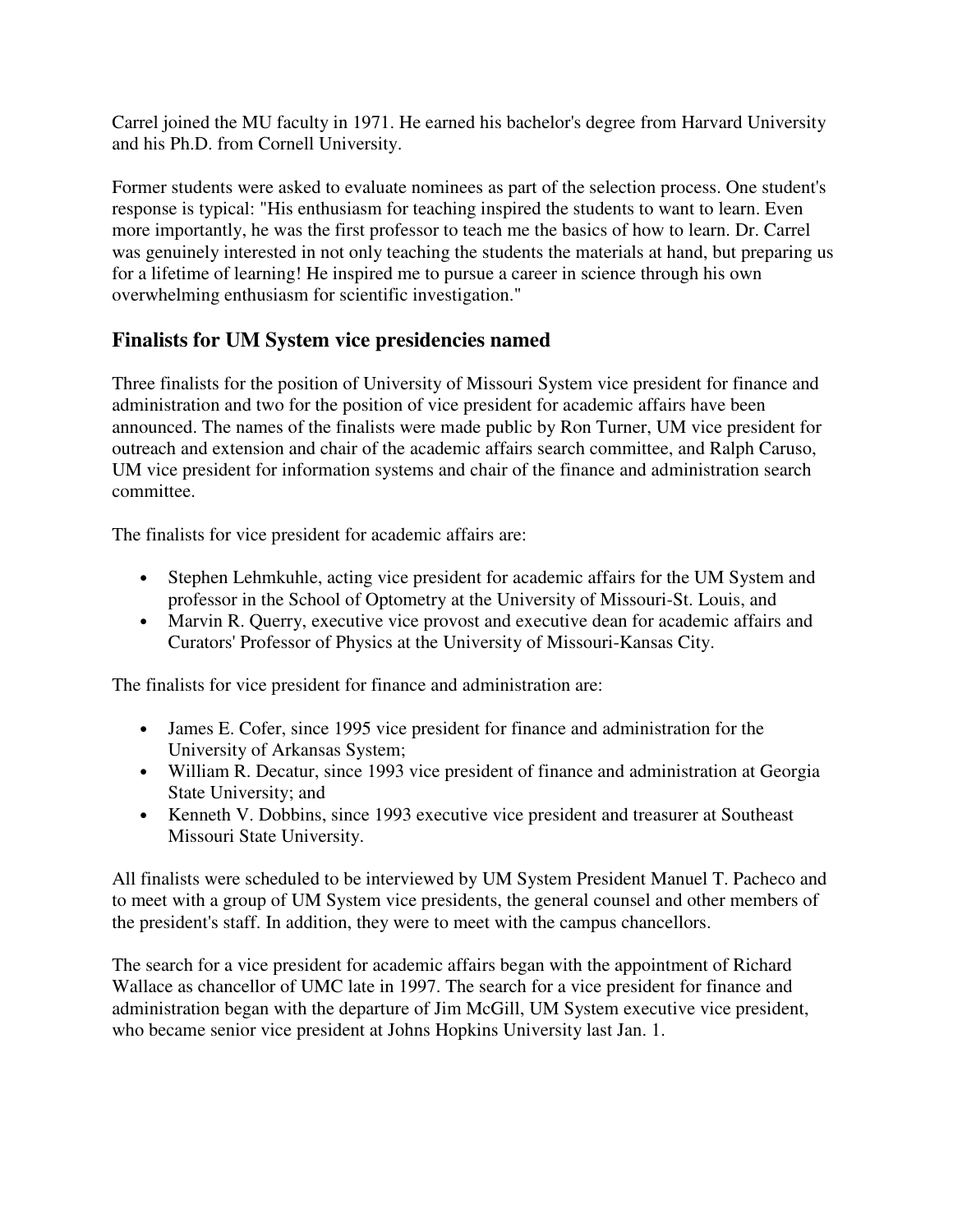## **Resick honored for Research and Creativity**



Patricia Resick

Patricia Resick, a psychology professor at UM-St. Louis, is the 1998 winner of the Presidential Award for Research and Creativity. The award, which includes a \$15,000 stipend for research, recognizes a UM faculty member for a sustained record of nationally and internationally prominent research or creativity.

Resick established an entire field of research in psychology. She developed therapeutic techniques to treat post-traumatic stress disorder experienced by rape and assault victims. Studies continue to show that the methods she has developed are the most effective treatment for helping women recover from such attacks.

Resick has taught at UMSL since 1981. She earned her bachelor's degree from Kent State University and her master's degree and Ph.D. from the University of Georgia. She is the coauthor of *Cognitive Processing Therapy for Rape Victims: A Treatment Manual.*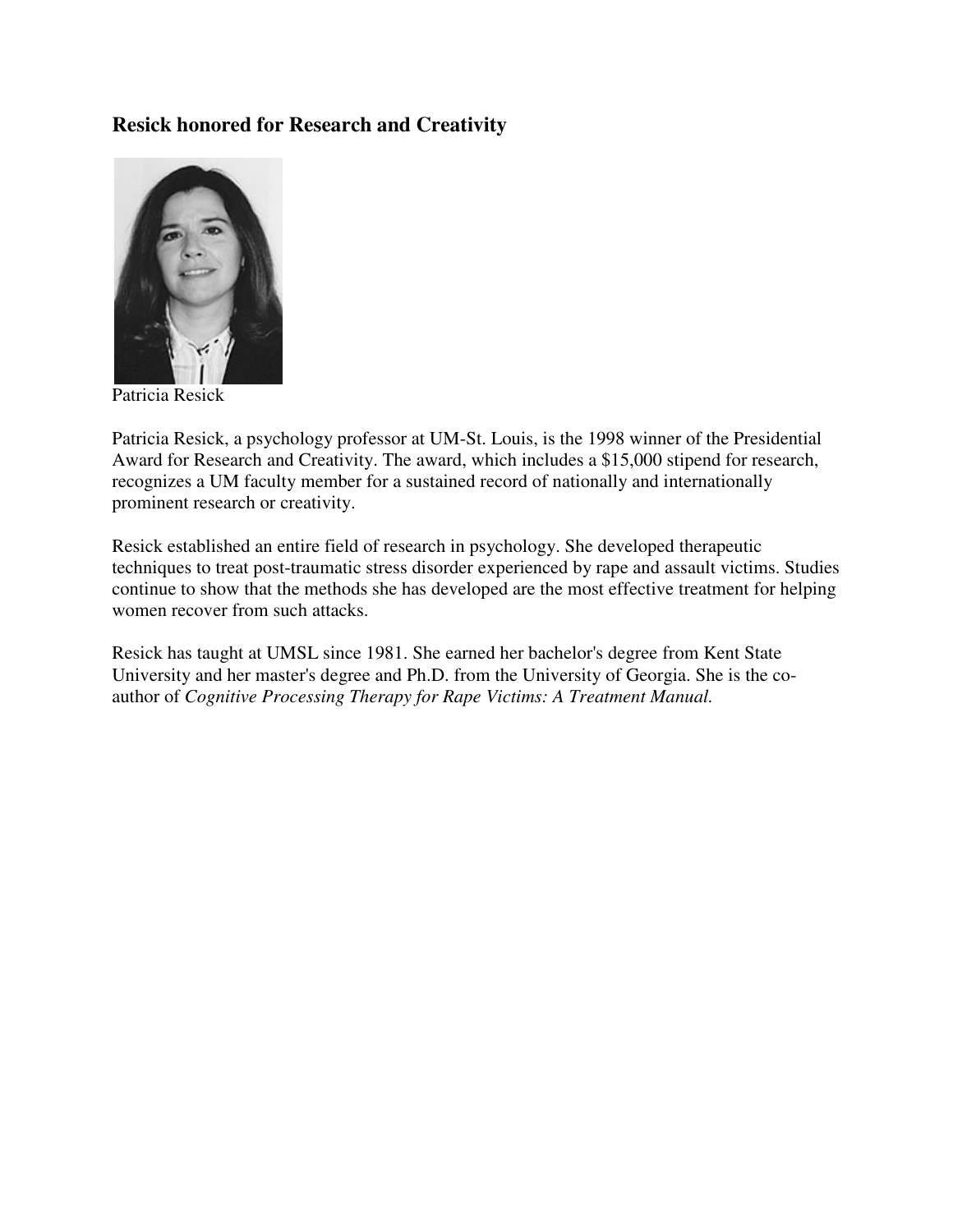### **Farnsworth wins award for scholarly excellence**



Robert M. Farnsworth

Robert M. Farnsworth, professor emeritus of English at UMKC, is the 1998 winner of the Curators' Award for Scholarly Excellence. The award, which includes a stipend of \$2,500, is given each year for the most outstanding book by a UM faculty member published by the University of Missouri Press.

Farnsworth is the author of *From Vagabond to Journalist: Edgar Snow in Asia, 1928-1941.* It is the fifth book written or edited by Farnsworth to be published by the University of Missouri Press and the second to earn a Curators' Award.

Using a variety of source materials, Farnsworth tells the story of Edgar Snow (1905-1972). Snow left his native Kansas City at the age of 19 to begin a career in advertising in New York. Four years later, impatient with the lack of recognition for his achievements, he broke from his advertising job to try the adventure of working and writing his way around the world. His journey stalled for thirteen years in Asia, where Snow came to be considered the most authoritative reporter on the Communist movement in China and an important reporter on Asia at large to the Western world. His *Red Star over China* has been recognized as a classic of modern journalism.

Farnsworth earned his bachelor's degree from the University of Michigan, his master's degree from the University of Connecticut, and his Ph.D. from Tulane University. He is the author of *Edgar Snow's Journey South of the Clouds* and *Melvin B. Tolson, 1898-1966: Plain Talk and Poetic Prophecy.*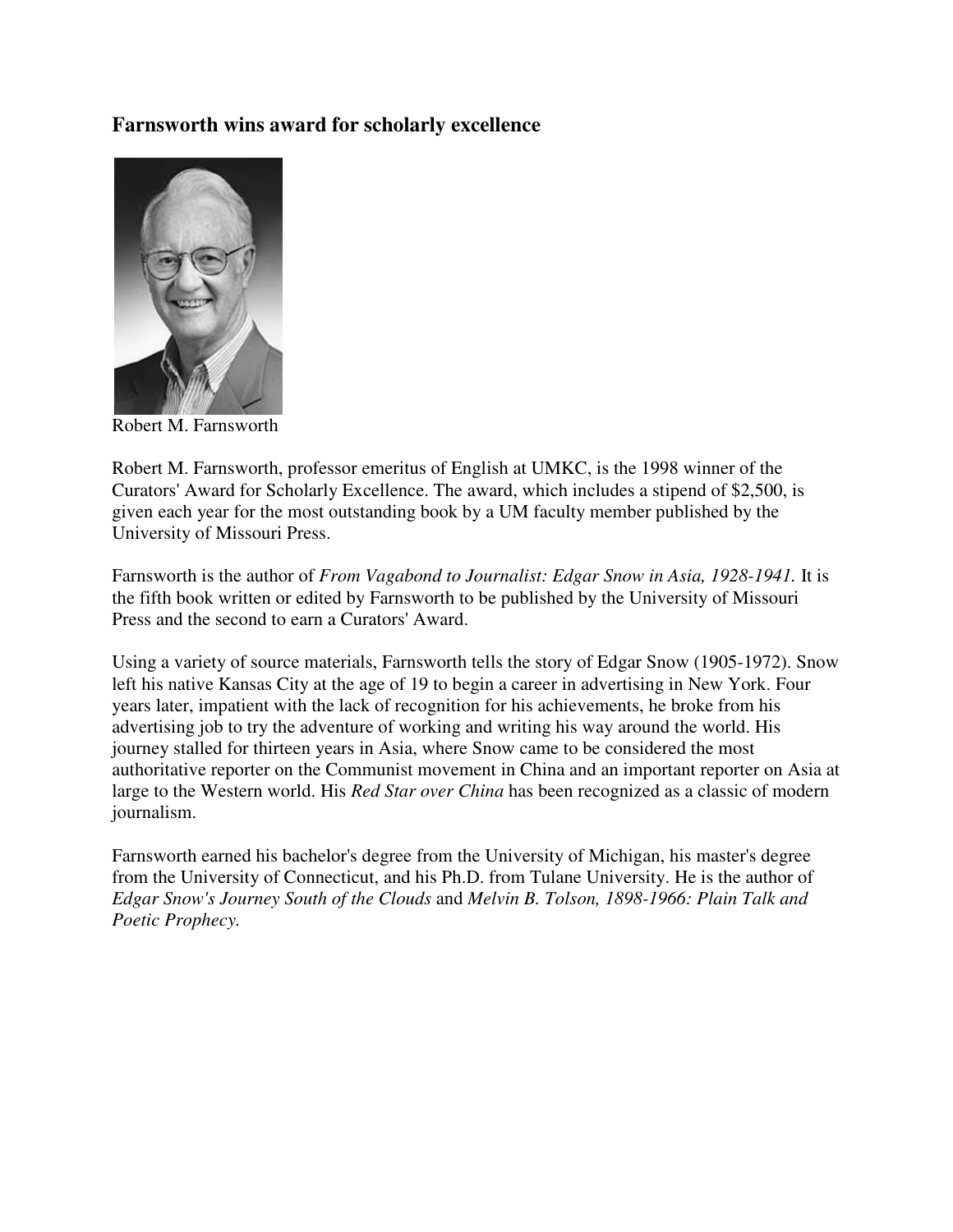## **UM System Libraries Depository begins storing books**



30-foot shelves at the UM depository can store as many as 1.5 million rarely-used library materials

Jam-packed library shelves should soon get some relief on UM campuses, now that the UM Libraries Depository is open for business. The 15,000 square-foot facility, located in an industrial park southeast of the UM-Columbia campus, was officially opened April 24. With a capacity of 1.5 million volumes, the depository will store rarely-used books and materials, freeing up scarce and expensive shelf space at libraries throughout the UM System.

For optimum efficiency, national library standards recommend shelves be filled only to about 75 to 80 percent capacity. Many UM libraries have been at or beyond 100 percent for many years.

"The remote library storage depository enables the four campuses to provide a solution to their storage problems," said Steve Lehmkuhle, acting vice president for academic affairs. "It is only possible collectively. None of the campuses alone could afford this type of storage, which actually prolongs the life of the books and enables all campuses to have ready access to the materials."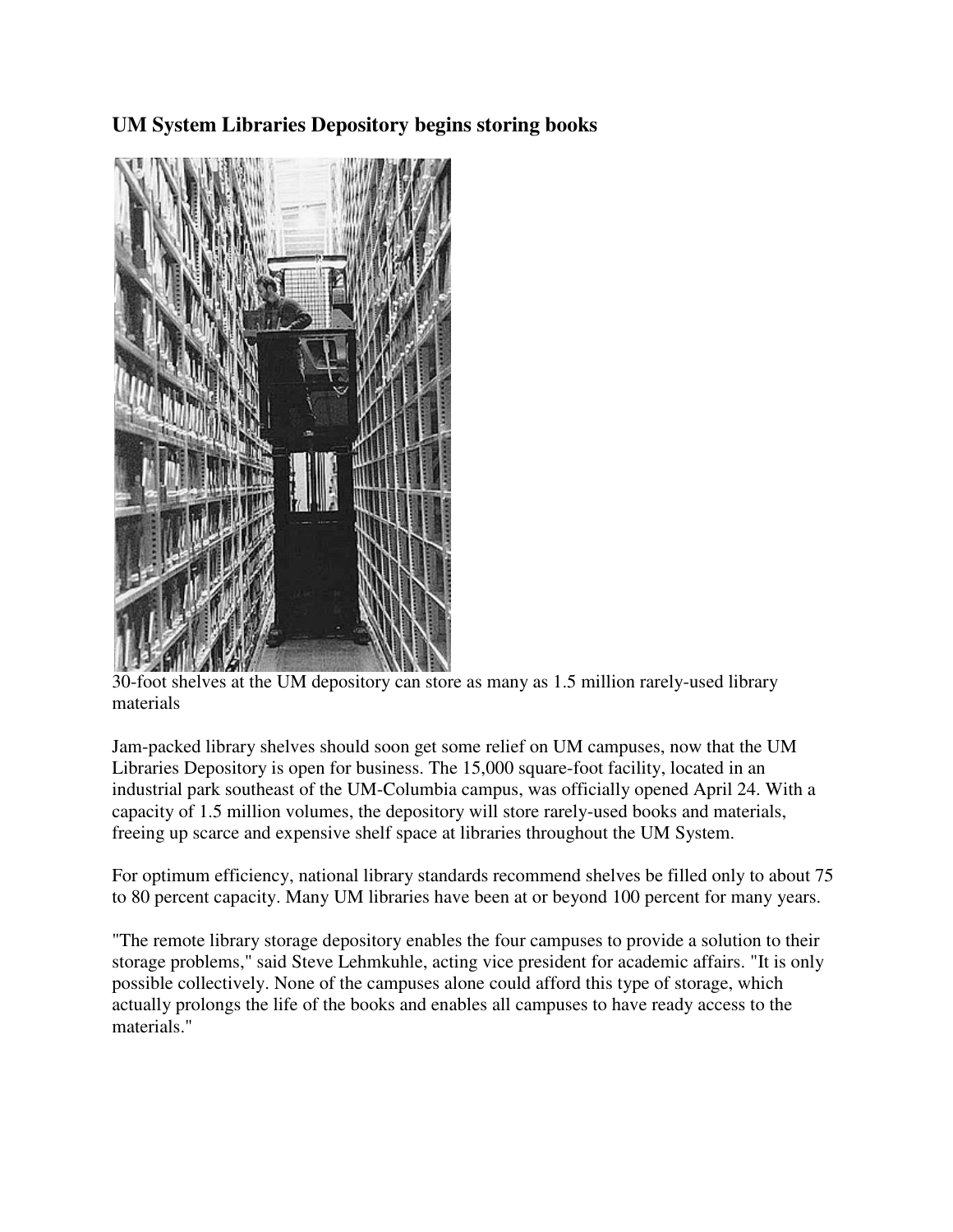UM-Columbia library staff operate the depository, which features a state-of-the-art tracking and retrieval system modeled after the high-density library storage facility at Harvard University. The UM System Libraries Depository is one of only twelve facilities of its kind in the country.

UM academic departments select which library materials from their discipline should be sent to remote storage at the depository. Staff sort incoming volumes by size, then place a bar code sticker on each volume which identifies the shelf and tray number where it will be stored. The information from each bar code is stored in MERLIN, the University's electronic library catalog, using a script developed by library staff. The computer system provides the exact location of every item to users on any of the campuses. As of the first week in June, 200,000 volumes had been processed and placed on the shelves.

Materials at the depository are stored in a cavernous, climate-controlled warehouse on 214-foot long shelving units that reach 30 feet high. To retrieve the requested material, staff use a specially designed "order picker"—called Raymond for its manufacturer—a fork-lift-size machine with a platform that can raise workers to the top shelf as well as move around the aisles to find a specific shelf and tray.

Currently, most volumes are delivered to any of the campuses within 24 hours of request.

### **Research Board announces newest funding awards**

The University of Missouri Research Board, a panel of 18 faculty members, has awarded more than \$2 million to support 71 research projects across the University's four campuses. Researchers from the UM System filed 183 requests for grants, totaling \$6.3 million. About 39 percent of the requests were granted.

The board granted 14 engineering requests for a total of \$562,953; 10 in humanities and fine arts for \$117,167; 16 in life sciences for \$610,937; 20 in physical sciences and mathematics for \$474,883; and 11 in social and behavioral sciences for \$298,402.

The Research Board is aided by a system of peer reviewers in selecting projects. The board has established a network of UM experts in each discipline, and they address specific criteria in evaluating a request. The board then considers the recommendations of the peer reviewers. Scott Decker, professor of criminology at UMSt. Louis, is chairman of the board.

## **UM Research Board February 1998 Awards**

### **UM-Columbia**

Tammy Atwood, Accountancy, \$15,000

Lesa Beamer, Biochemistry, \$36,000

Chang Wen Chen, Electrical Engineering, \$30,459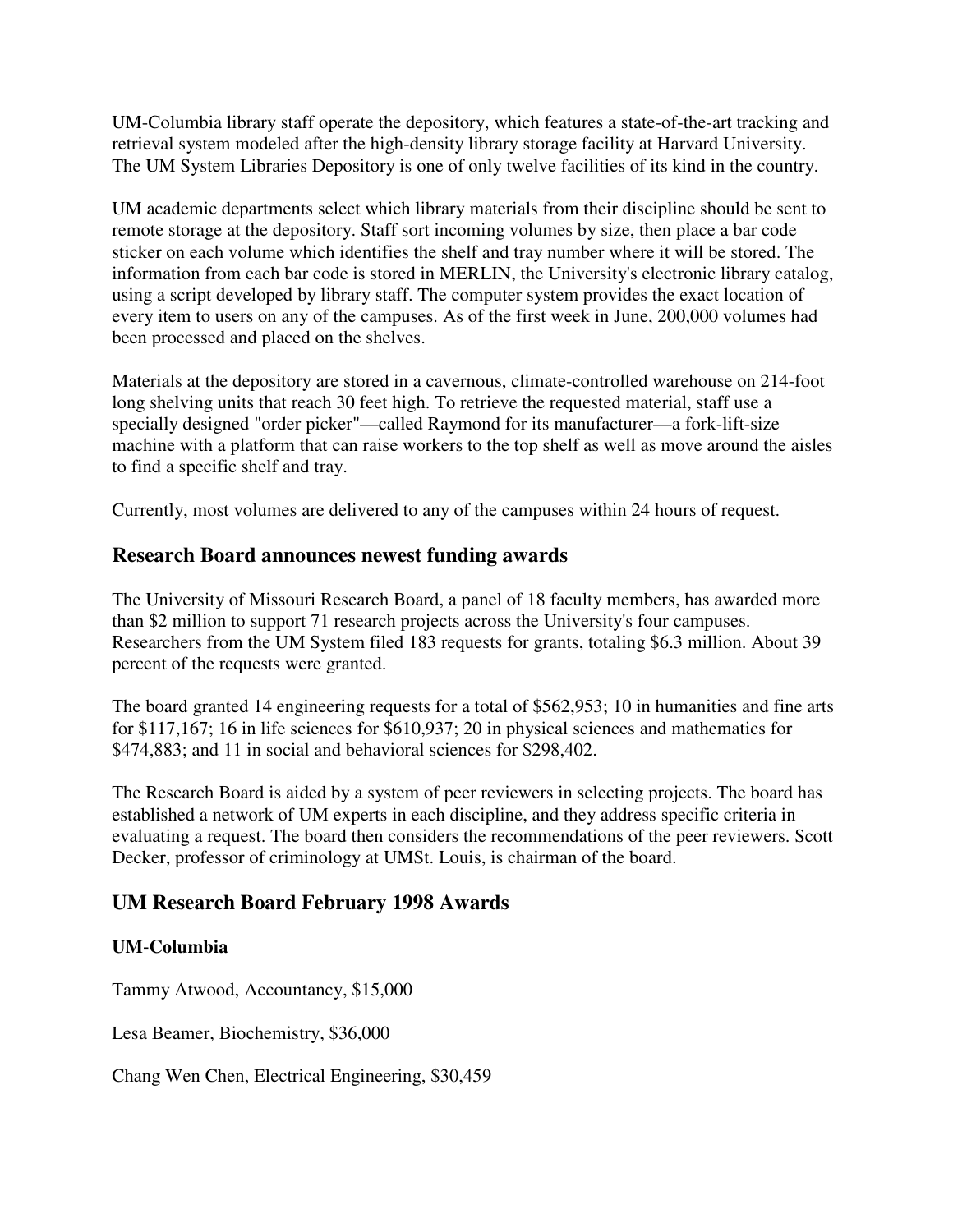Tanya Christiansen, Mathematics, \$12,000 Robert Clarke, Art, \$17,150 Todd Demmy, Cardiac Surgery, \$34,155 Stamatis Dostoglou, Mathematics, \$12,000 Dan Edidin, Mathematics, \$7,896 Mark Flinn, Anthropology, \$39,226 Joan Hermsen, Sociology, \$30,841 Barry Holwerda, Vet. Pathobiology, \$48,318 William Jacoby, Chemical Engineering, \$44,840 Wooseung Jang, Industrial Engineering, \$35,407 Cheryl Kelley, Geological Sciences, \$27,520 Maureen Konkle, English, \$10,000 George Kracke, Anesthesiology, \$42,000 Catherina Krull, Biological Sciences, \$49,400 Ayelet Lindenstrauss, Mathematics, \$13,000 Stephen Lombardo, Chemical Engineering, \$50,000 Dennis Lubahn, Biochemistry, \$30,970 Anthony Lupo, Soils & Atmospheric Sci., \$32,568 Ruth MacDonald, Food Sci. & Human Nutrition, \$40,398 Konstantin Makarov, Mathematics, \$12,000 Jeanne Mihail, Plant Pathology, \$32,025 Azlin Mustapha, Food Sci. & Human Nutrition, \$30,000 Michael O'Brien, Anthropology \$13,692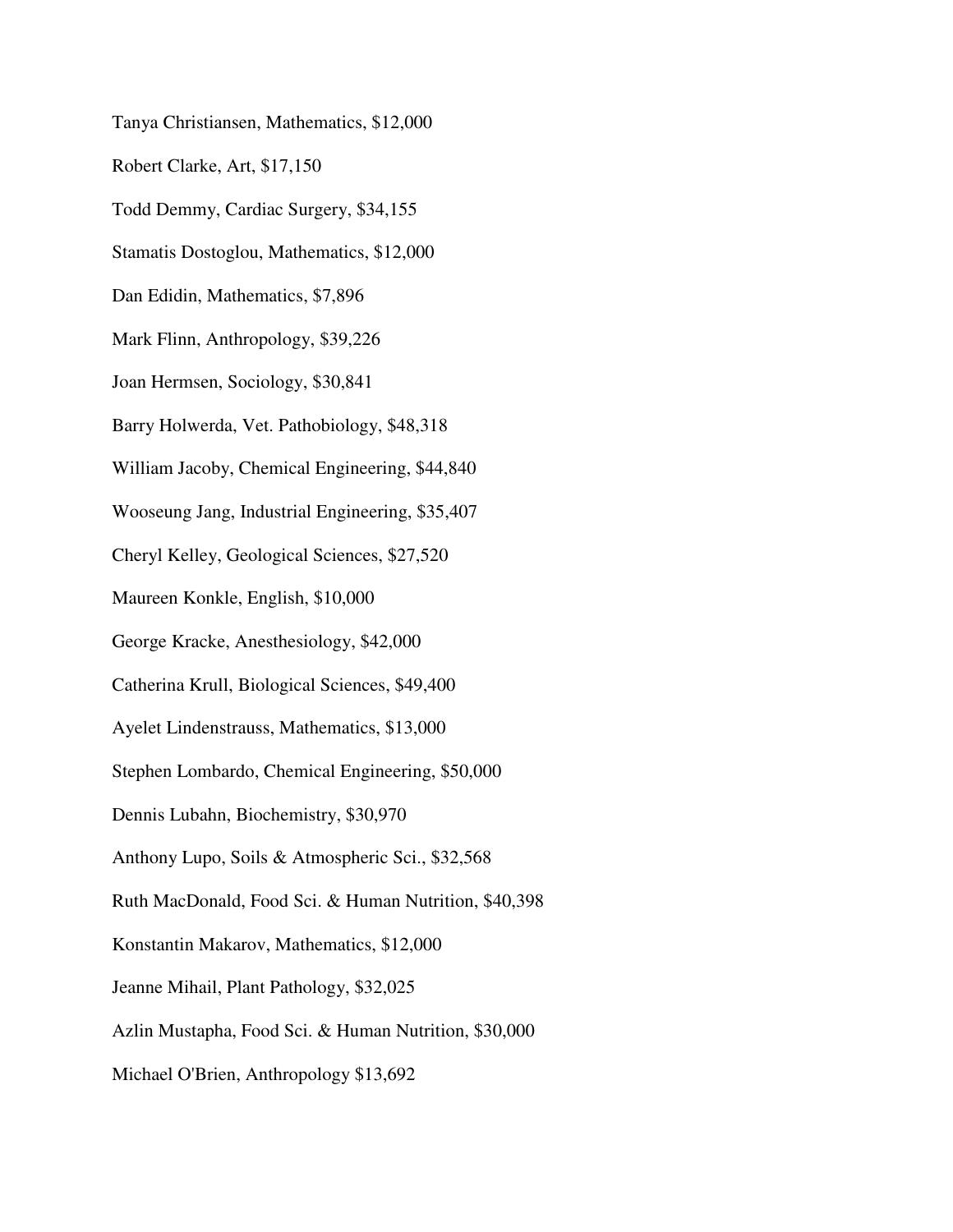David O'Brien, Rural Sociology, \$12,450 Charles Presberg, Romance Languages, \$10,800 Donald Riederer, Chemistry, \$32,400 Michael Smith, Animal Sciences, \$26,975 Alan Strathman, Psychology, \$18,527 Timothy Trull, Psychology, \$47,277 Carol Ward, Anthropology, \$16,472 **UM-Kansas City**  Karen Bame, Mol. Biol. & Biochemistry, \$35,140 Raymond Coveney, Jr., Geosciences, \$57,425 Louis Imperiale, Foreign Languages, \$17,507 Kathleen Kilway, Chemistry, \$86,550 Kathy Krause, Foreign Languages, \$9,000 Mamadou Niang, English, \$16,580 Randall Roorda, English, \$4,320 Jerzy Wrobel, Physics, \$28,000 Zhe Wu, Chemistry, \$25,314 **UM-Rolla**  Abdeldjelil Belarbi, Civil Engr., \$100,000 Douglas Carroll, Basic Engineering, \$35,903 Michael Dorff, Mathematics & Statistics, \$11,857 Shari Dunn-Norman, Geological/Petrol. Engr., \$28,890

Ronald Frank, Life Sciences, \$17,232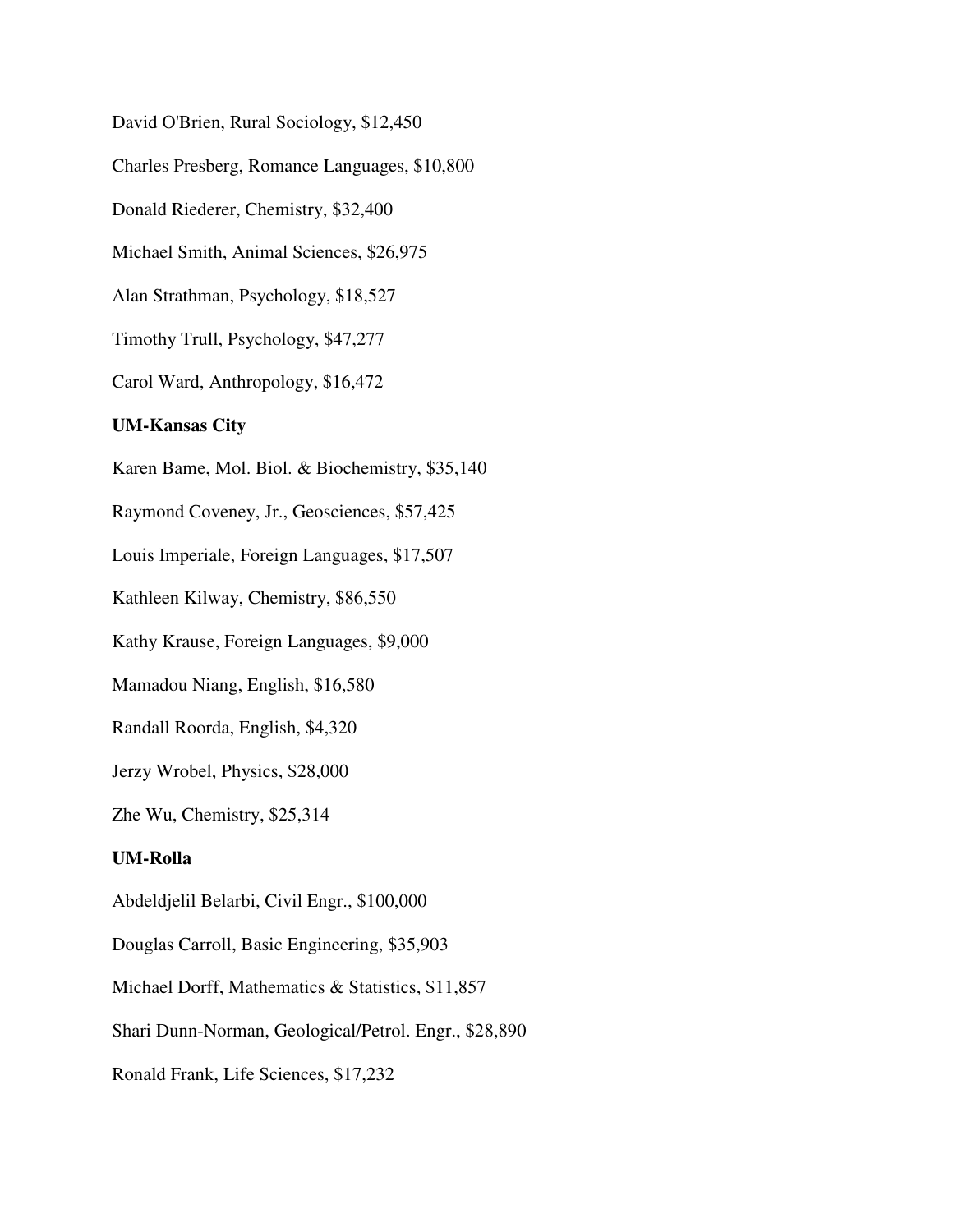Yongjian Fu, Computer Science, \$29,754

Gregory Hilmas, Ceramic Engineering \$48,100

Nancy Ma, Mechan. & Aerospace Engr., 35,000

Bruce McMillin, Computer Science, \$12,000

Antonio Nanni, Civil Engineering, \$29,695

Mohamed Rahaman, Ceramic Engineering, \$27,001

Timothy Randolph, Mathematics, \$7,487

Paul Santi, Geological Engineering, \$35,519

Steve Watkins, Electrical Engr., \$32,385

David Westenberg, Life Sciences, \$38,684

#### **UM-St. Louis**

Paul Finney, History, \$12,500

Ruth Jenkins, Nursing, \$23,059

Dennis Judd, Political Science, \$45,000

Joyce Mushaben, Political Science, \$22,000

Kyungho Oh, Math & Computer Science, \$12,000

Prabhakar Rao, Math & Comp. Sci., \$12,000

Gail Ratcliff, Math & Computer Science, \$17,734

Susanne Renner, Biology, \$47,120

Robert Ricklefs, Biology, \$75,000

Paul Roth, Philosophy, \$18,000

Theresa Sears, Foreign Languages, \$1,310

Uma Segal, Social Work, \$28,550